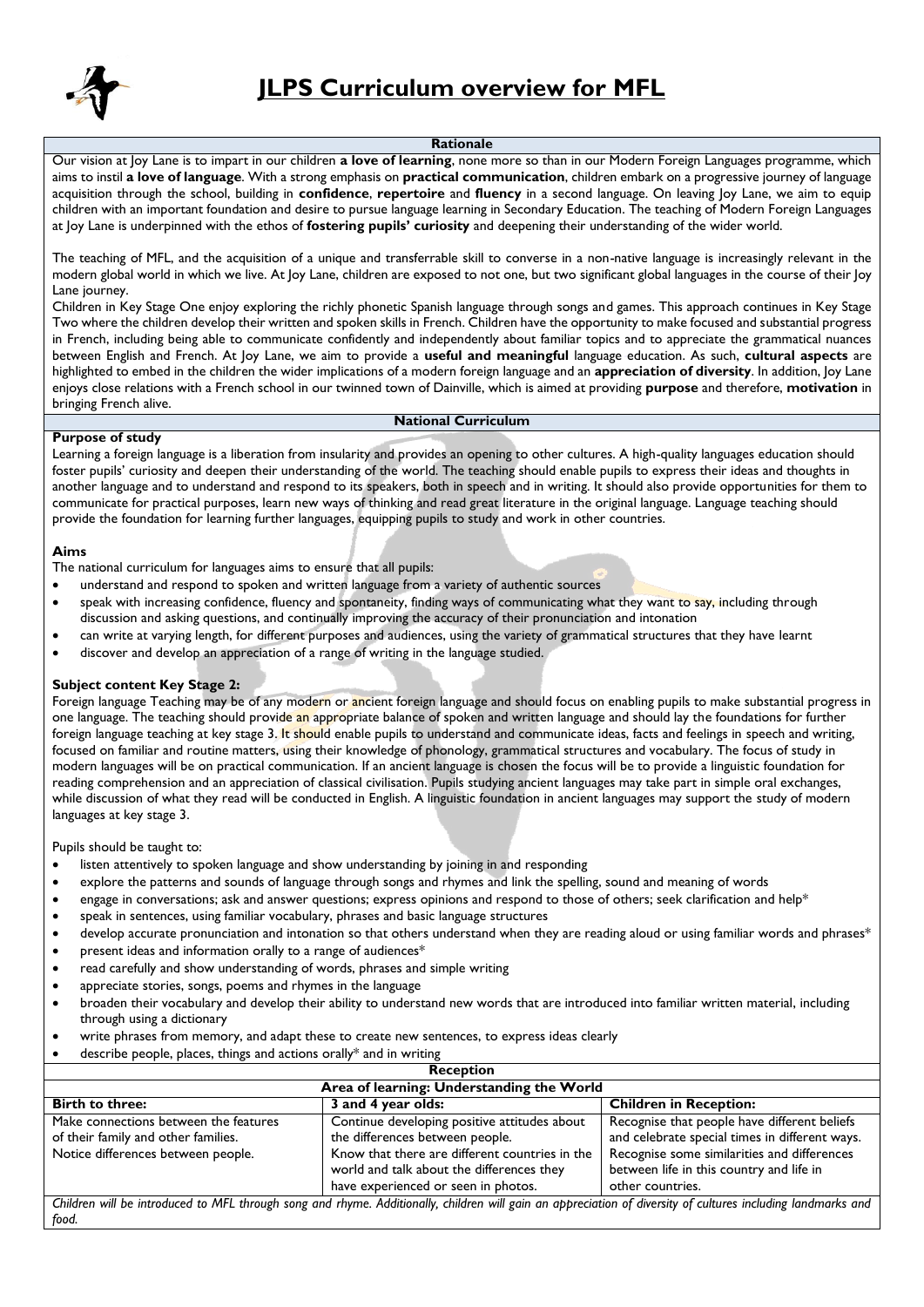#### *Please refer to Development Matters (page 101 onwards) to see example of how to support the above.* **Early Learning Goals: People Culture and Communities** • Describe their immediate environment using knowledge from observation, discussion, stories, non-fiction texts and maps. • Know some similarities and differences between different religious and cultural communities in this country, drawing on their experiences and what has been read in class. • Explain some similarities and differences between life in this country and life in other countries, drawing on knowledge from stories, nonfiction texts and (when appropriate) maps. **Key Stage 1** Although non-statutory, children are introduced to an additional language. As a richly phonetic language, Spanish is ideal for developing speaking and listening skills. As a more accessible language, Spanish is ideal for this younger age of child and thereby helps develops an awareness of modern foreign language. By immersing children in the culture of a different country, children gain an appreciation and acceptance of diversity. **Overarching Question per term Year Group Year 3 Year 4 Year 5 Year 6 Term 1 Greetings** Focussing on speaking, listening, reading and writing, children are enabled to introduce themselves in another language, expanding their vocabulary and developing fluency. Can I introduce myself? Can I greet people in French (e.g. 'Comment-ca va)?' Can I greet people in French and say a bit about myself? Can I talk about my hobbies? This will involve expanding the vocabulary for hobbies. **Repetition of key concepts across the year groups** Can I respond to classroom instruction? Can I explain how I am feeling? Can I answer the register? **Term 2 Number and Time** With an emphasis on practicality, children develop their ability to count in French, ultimately, so that in Year 6, they are confident to ask and understand the time. **Year 3 Year 4 Year 5 Year 6** Do I have a concept of time? (days of the week) • Can I count in French? Do I have a concept of time? (months of the year) Can I apply my knowledge of numbers (e.g. to give my age) Do I have a concept of time? (TBAT respond to 'Quelle heure est-il?') Can I apply my knowledge of numbers (e.g. time, age, date)? Can I combine and apply my knowledge of different ranges of time to make a statement in different situations? (Aujourd'hui c'est Lundi le vingt-sept Janvier) **Repetition of key concepts across the year groups** Use of plurals Do I understand the concept of gender within the French language (le/la/les and un versus une). Use of simple connectives such as 'et' **Term 3 Describing with reference to Colour** With colour as a focus, children are introduced to descriptive language and simple grammar so that they are able to construct a sentence. **Year 3 Year 4 Year 5 Year 6** Can I recognise French words for colour? Can I describe objects in terms of colour (this will involve the introduction of vocabulary of different animals). Can I use colours as an adjective to describe a noun? Can I identify the location of a colour adjective within a sentence? Can I express an opinion about colour? Can I express opinions in complex sentences (hobbies, animals or food)? (e.g. J'adore… mais/parce que…) Can I distinguish between *l'ai* and *le* suis? **Repetition of key concepts across the year groups** Consolidation of greetings and numbers. Use of determiners (Le, la, les and introducing du, de la and des)